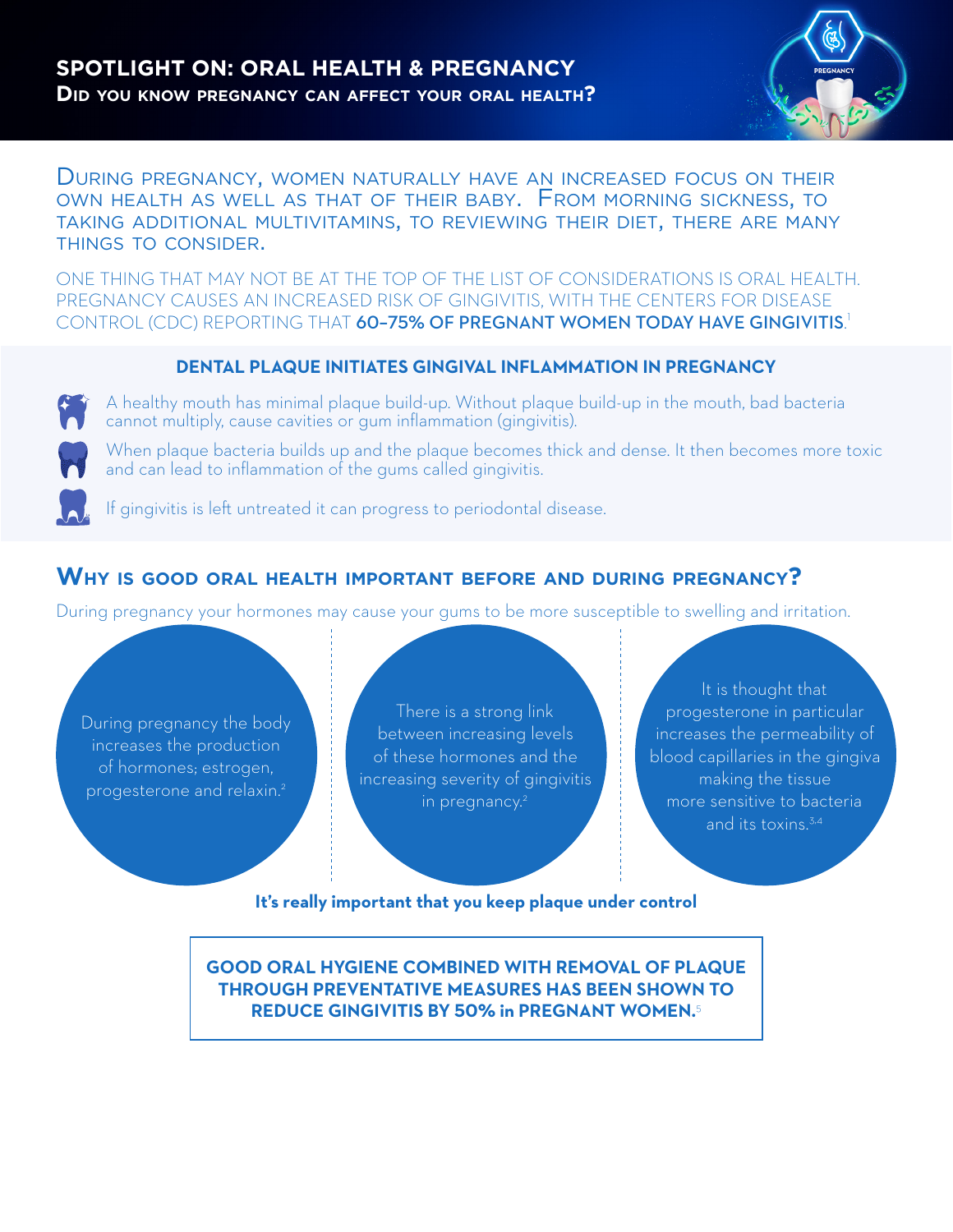# **Women with existing Periodontitis have an increased risk for adverse pregnancy outcomes including.**



**The warning signs of gum disease to look out for in pregnancy**<sup>9</sup>



#### **Gingivitis**

#### **Periodontitis**

- Red, swollen or tender gums Receding gums
- Bleeding gums
- Persistent bad breath
- 
- Loose teeth
- Sensitive teeth
- Pain when chewing